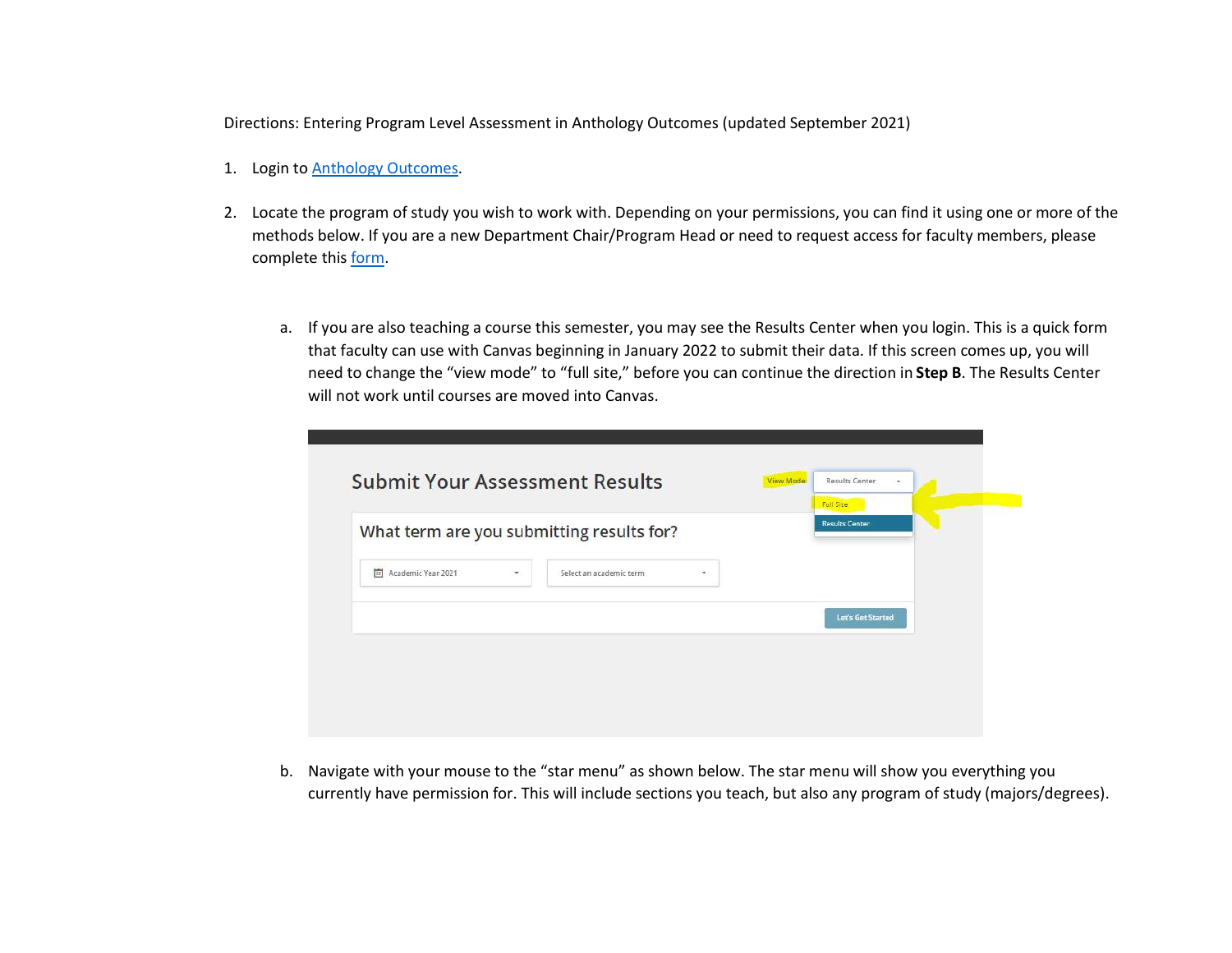## Select the program of study you wish to work with.

| <b>Outcomes</b>                             |                                                |
|---------------------------------------------|------------------------------------------------|
| Academic Year 2021<br>圖<br>$\sim$           | University of Idaho                            |
| d.<br>అ<br>$\mathbb{X}$                     | Academic Year 2021                             |
| MY ORGANIZATION UNITS                       | <b>E</b> Program Learning Outcomes<br>Taxonomy |
| <b>September</b><br>Career Ready<br>CR 4471 | Term:<br>$\checkmark$<br>Overview              |
| CR 1011                                     |                                                |
|                                             |                                                |
|                                             |                                                |

Items that show up in your list that have a star next to them, are organizational items that you have been assigned permission for. If the item is a department or unit, you will have permission for everything inside it. Click on the department or unit name (with the star) and continue with Step C to locate a specific program of study, within the parent department or unit. See how the "Career Ready" department is selected below (the space around it is now highlighted with a white background instead of gray):

| <b>Outcomes</b>                                    |                                               |
|----------------------------------------------------|-----------------------------------------------|
| 画<br>Academic Year 2021<br>$\sim$<br>晶<br>Q<br>☆   | <b>Career Ready</b><br>Academic Year 2021     |
| MY ORGANIZATION UNITS                              | <b>E Program Learning Outcomes</b><br>Taxonom |
| Career Ready<br>$\frac{1}{\sqrt{2}}$<br>Department | Overview<br>Term:<br>$\checkmark$             |
| CR 4471                                            |                                               |
| CR 101.1                                           |                                               |
|                                                    |                                               |
|                                                    | Add Pros                                      |
|                                                    |                                               |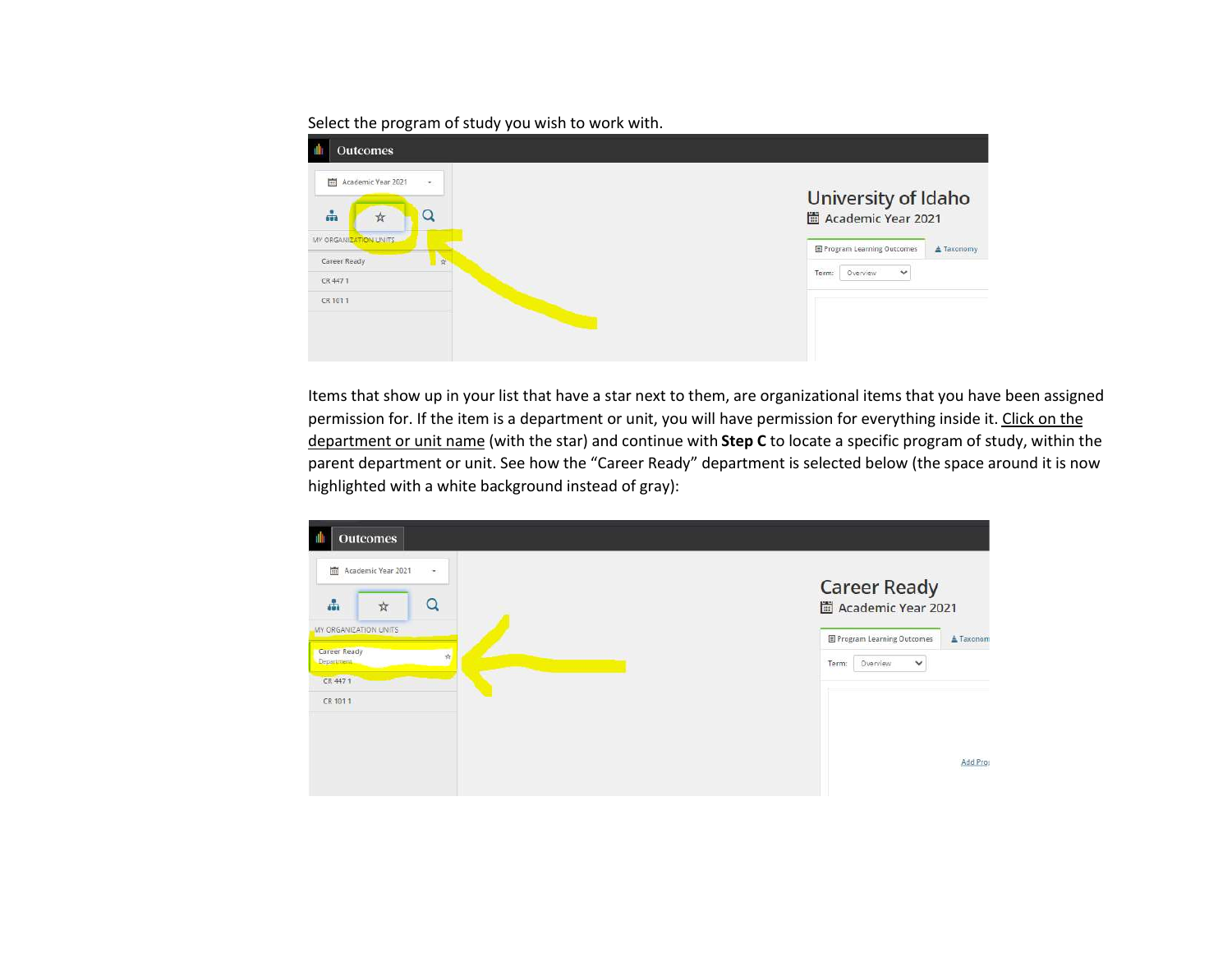c. Click on the organizational chart icon to the left of the star, as shown below. This allows you to access everything under the parent department or unit you have permission for. Select the program of study you wish to work with from your list.



3. You will now see the program learning outcomes associated with the program of study, in the middle of the screen. If you do not see them, verify that you have clicked specifically on the program of study (example: Career Ready, B.S. and not the department level).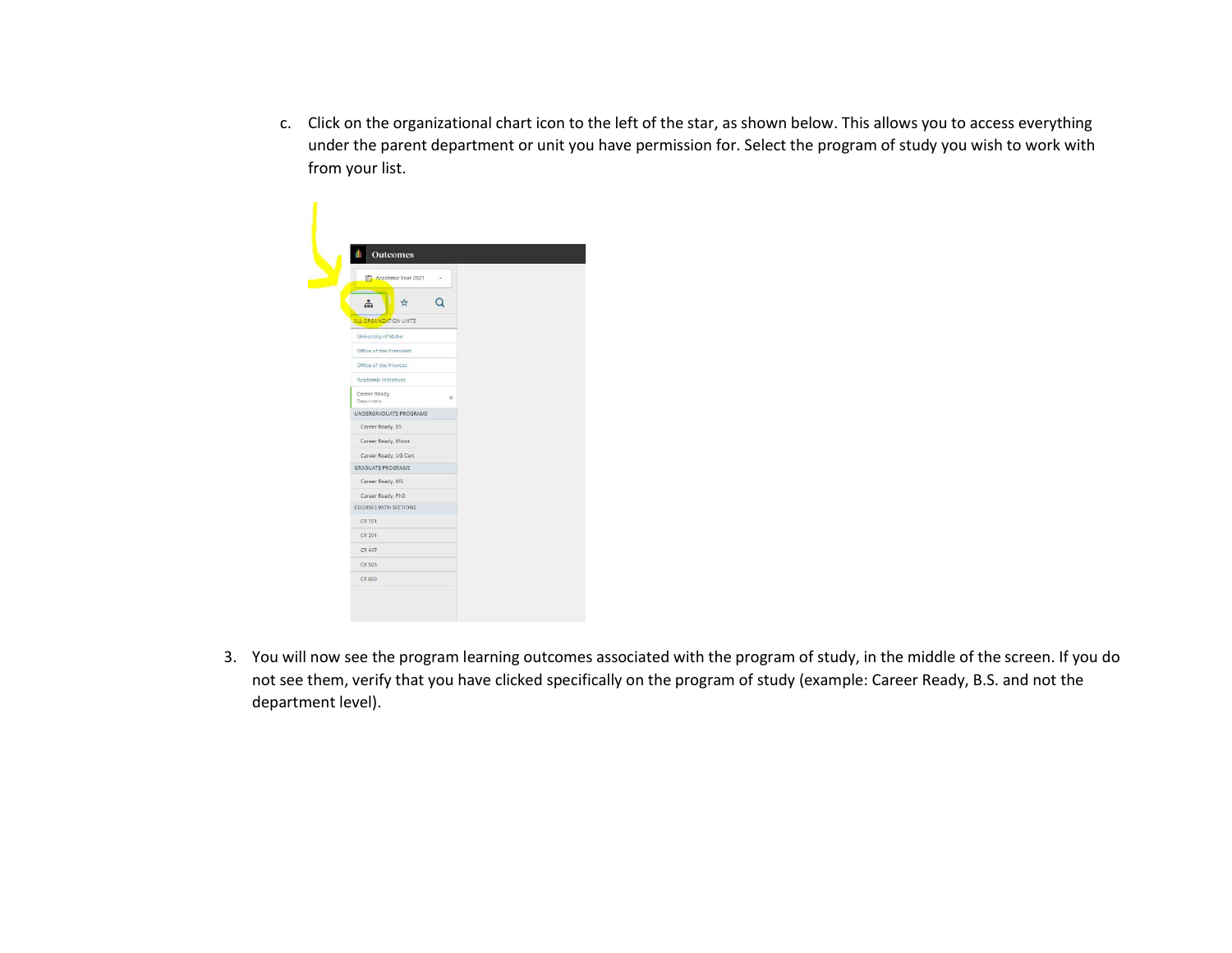

Select the program learning outcome you wish to work with from the center of the screen. In the example above, you can see three learning outcomes: Critical Thinking/Problem Solving, Communication, and Equity and Inclusion.

4. Select the semester you wish to enter data for:

| Program Learning Outcomes<br><b>II</b> Curriculum Map<br>Taxonomy                                                                                               |                      |
|-----------------------------------------------------------------------------------------------------------------------------------------------------------------|----------------------|
| Overview.<br>$\checkmark$<br><b>&lt; Back to List</b><br>Term:                                                                                                  | Longitudinal<br>Term |
| 2.                                                                                                                                                              |                      |
| Communication<br>Edit                                                                                                                                           |                      |
| The student will be able to clearly and effectively exchange information, ideas, facts, and perspectives with persons<br>inside and outside of an organization. |                      |
| A Uncategorized A Nonfunctional Verb(s) ER Mastered                                                                                                             |                      |
|                                                                                                                                                                 |                      |
|                                                                                                                                                                 |                      |
| Measures                                                                                                                                                        |                      |
|                                                                                                                                                                 |                      |
| Summer 2021<br>Con No Measure Selected                                                                                                                          | Not Selected         |
| Fall 2021                                                                                                                                                       |                      |
| Co. (4) Measured By Assigned Connection                                                                                                                         | No Results           |
| Spring 2022                                                                                                                                                     |                      |
|                                                                                                                                                                 |                      |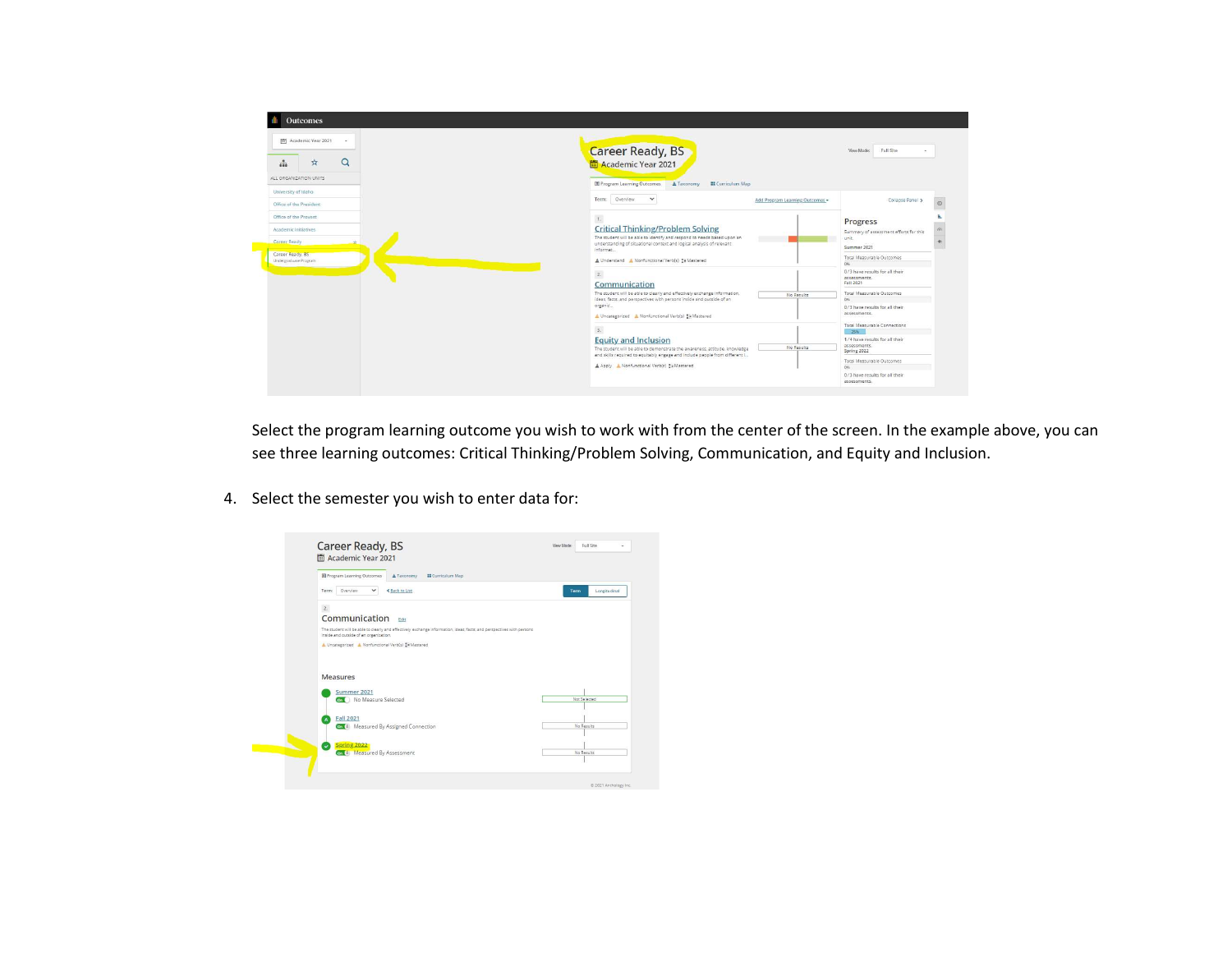5. Select how assessment data will be collected. If the assessment coordinator will be entering all of the data into the system from all sources, including faculty contributions, select "Assessment." Faculty can also follow these instructions above to enter their results, after you give them permissions to report at the program level.

However, if you want faculty to enter their data directly into Anthology Outcomes using their existing permissions, or you want to use data faculty have collected on a course learning outcome, you will use the "Connection" box. To use the "Connection" box, STOP HERE AND SKIP TO the instructions in the following web sections:

Assigning Program Learning Outcomes to a Course Section in Anthology Outcomes Relating Program Learning Outcomes to a Course Learning Outcome or another Program Learning Outcome in Anthology Outcomes

| $\mathbb{Z}.$                                                                                     |                                                                                                                       | AGGREGATED RESULT                                                             |
|---------------------------------------------------------------------------------------------------|-----------------------------------------------------------------------------------------------------------------------|-------------------------------------------------------------------------------|
| Communication Edit                                                                                |                                                                                                                       |                                                                               |
| inside and outside of an organization.                                                            | The student will be able to clearly and effectively exchange information, ideas, facts, and perspectives with persons |                                                                               |
| Uncategorized A Nonfunctional Verb(s) a Mastered                                                  |                                                                                                                       |                                                                               |
|                                                                                                   |                                                                                                                       |                                                                               |
|                                                                                                   |                                                                                                                       |                                                                               |
| COVID-19 Notes<br>$\vee$                                                                          |                                                                                                                       |                                                                               |
|                                                                                                   |                                                                                                                       |                                                                               |
|                                                                                                   |                                                                                                                       | Measuri                                                                       |
|                                                                                                   |                                                                                                                       |                                                                               |
| Assessment                                                                                        |                                                                                                                       | Connection                                                                    |
| How will assessment be performed?<br>Career Ready, BS will perform assessment of<br>this outcome. | Canvas Outcomes Import<br>Career Ready, BS will import assessments of<br>this outcome from LMS.                       | Gather assessment data by making a<br>connection to other organization units, |

6. When you select "Assessment," this will open the assessment template. The template is shown below. Enter a title for the data you are adding, select "Individual Student Scores," select scale type, and enter your thresholds for the selected scale. When complete, hit "submit."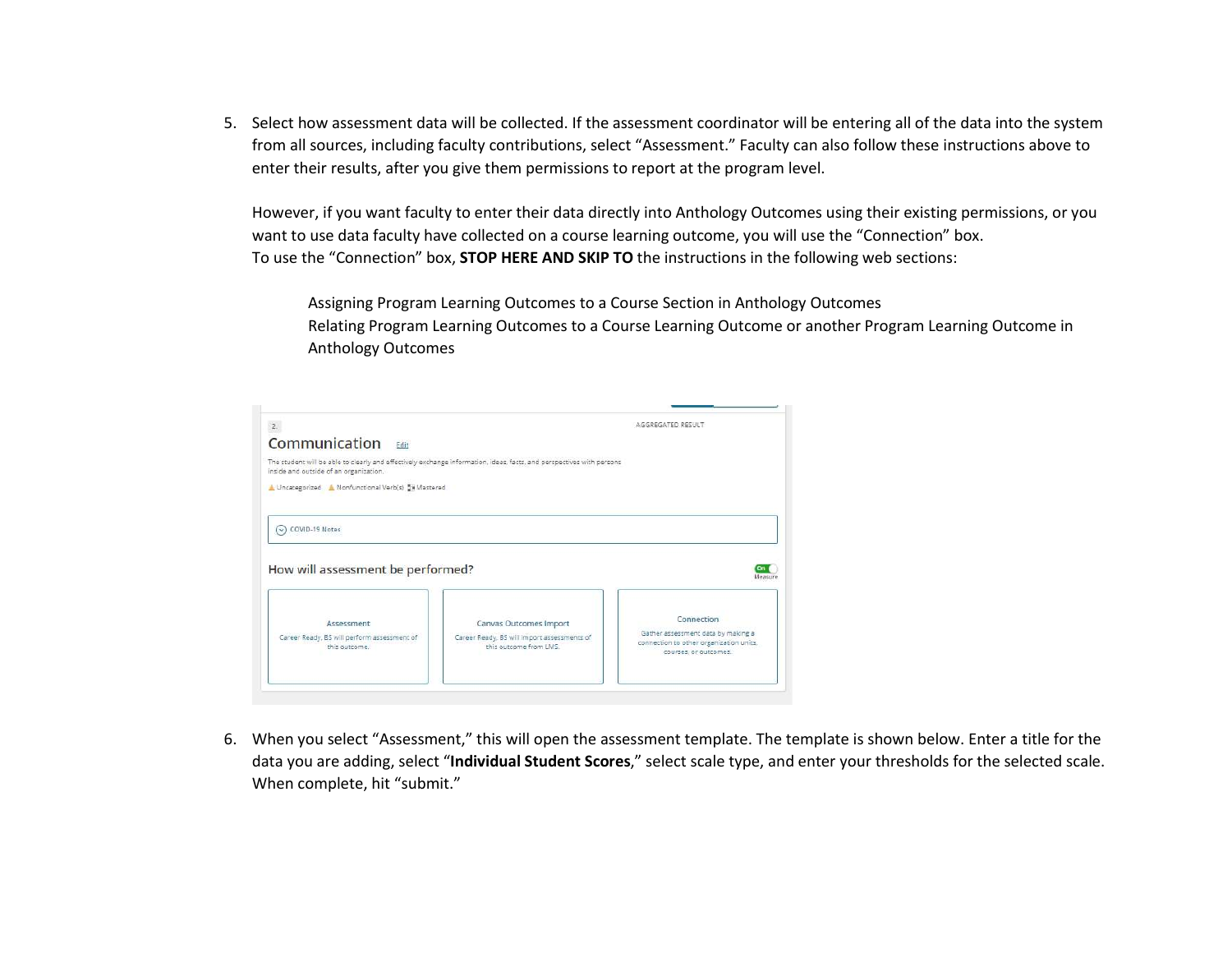| Spring 2021<br><b>≮ Back to List</b><br>Term:                                                                         | Longitudinal<br>Term                                                                                   |
|-----------------------------------------------------------------------------------------------------------------------|--------------------------------------------------------------------------------------------------------|
| 2.                                                                                                                    | AGGREGATED RESULT                                                                                      |
| Communication<br>Edit                                                                                                 |                                                                                                        |
| The student will be able to clearly and effectively exchange information, ideas, facts, and perspectives with persons |                                                                                                        |
| inside and outside of an organization.                                                                                |                                                                                                        |
| A Uncategorized A Nonfunctional Verb(s) DW Mastered                                                                   |                                                                                                        |
|                                                                                                                       |                                                                                                        |
| (v) COVID-19 Notes                                                                                                    |                                                                                                        |
|                                                                                                                       |                                                                                                        |
| <b>Create Measure</b>                                                                                                 |                                                                                                        |
|                                                                                                                       |                                                                                                        |
| Name or Title of Measure *                                                                                            | Measure Category                                                                                       |
| <b>Final Content Exam</b>                                                                                             |                                                                                                        |
| Enter a brief name or offers identify this measure (e.g., Writing Assignment #1, Final Exam,                          | Optional: Select the best category to describe your measure.                                           |
| etc.).                                                                                                                |                                                                                                        |
| Result Type *                                                                                                         |                                                                                                        |
|                                                                                                                       | 血                                                                                                      |
| <b>Total Achievement Levels</b>                                                                                       | Individual Student Scores                                                                              |
| Enter the number of students who met or did not meet the outcome.                                                     | Record individual scores by entering the results of each student.                                      |
| O                                                                                                                     | 面                                                                                                      |
|                                                                                                                       |                                                                                                        |
| Select the appropriate way to record results for this assessment.                                                     |                                                                                                        |
| Scale Type *                                                                                                          | Scoring Type *                                                                                         |
| OStandard @Pass/Fail<br>Select the type of scale.                                                                     | <b>OPercentage</b> CPoints<br>Select the format of the assignment scoring. Percentage or total points. |
|                                                                                                                       |                                                                                                        |
| Thresholds <sup>*</sup>                                                                                               |                                                                                                        |
|                                                                                                                       |                                                                                                        |
| Minimum Score *<br>Met (Pass) *                                                                                       | Maximum Score *                                                                                        |
| $96$<br>ö                                                                                                             | 輪<br>70<br>100<br>签.                                                                                   |
| Enter the minimum scores/percentages for each of the following achievement level thresholds.                          |                                                                                                        |
|                                                                                                                       |                                                                                                        |
|                                                                                                                       |                                                                                                        |
|                                                                                                                       | <b>Submit</b><br>Cancel                                                                                |
|                                                                                                                       |                                                                                                        |

7. Your "assessment" is now listed, and you can open the results template, by clicking on "Add Results."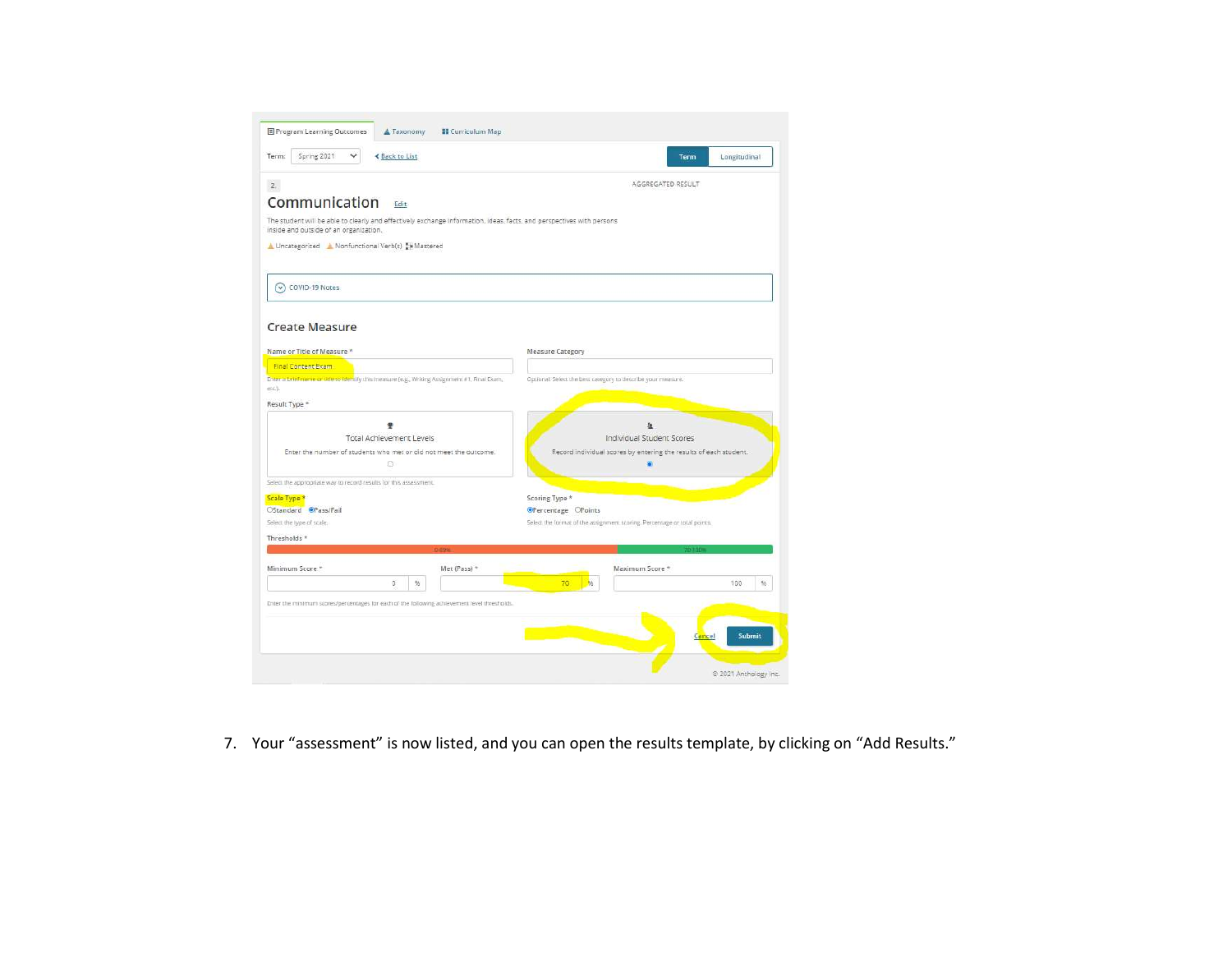

Choose how the data will be entered:

Select "Anthology Rubrics Import" if your faculty have entered data in Anthology Rubrics and shared it with you. Select "Manual Entry" if your faculty have shared data with you directly, not using Anthology tools. Select "Import from LMS" if the data will come from Canvas (option available beginning Spring 2022)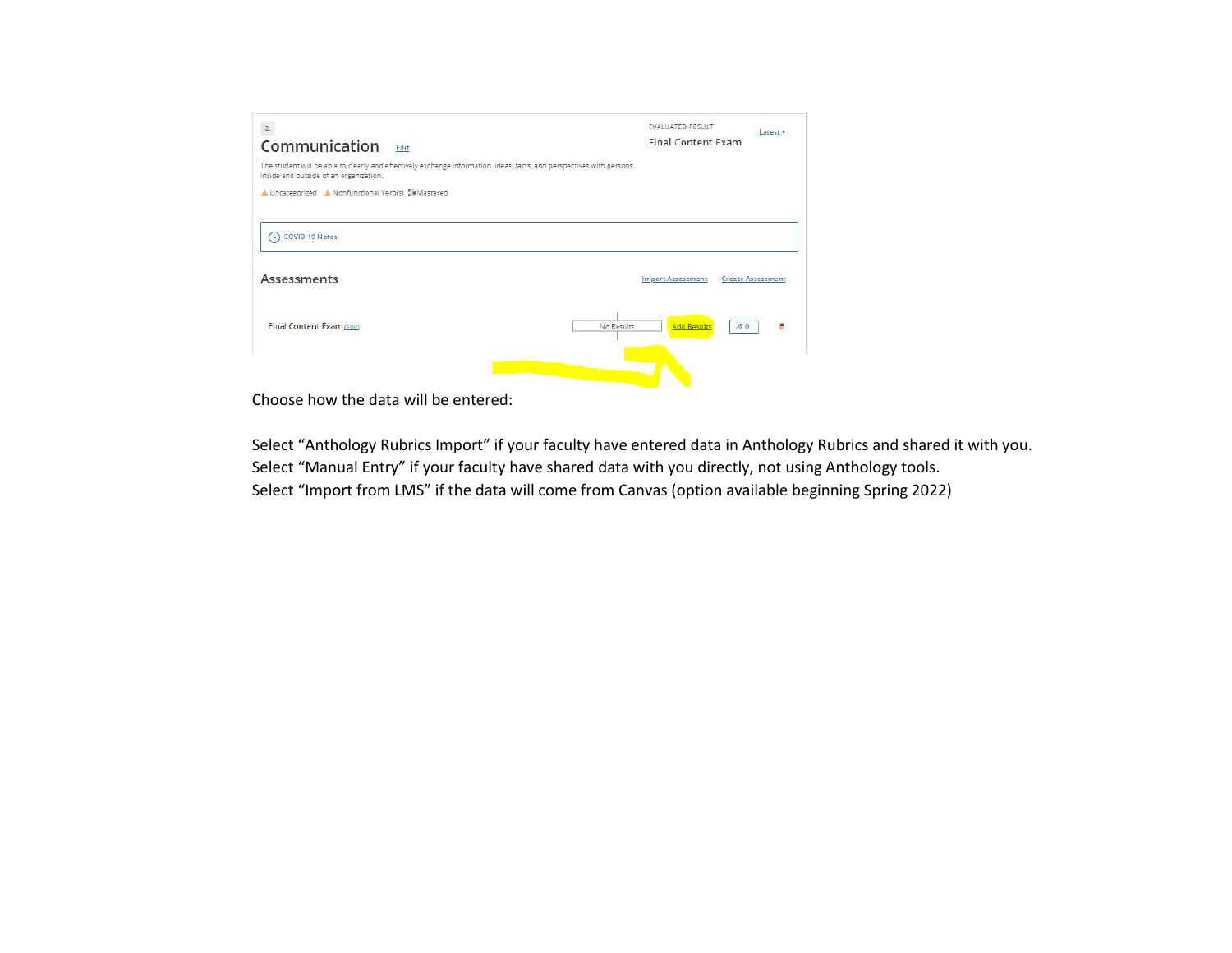

8. If you selected "Anthology Rubrics Import," please STOP HERE AND SKIP TO the section of this webpage titled "Importing Assessment Data from Anthology Rubrics into Anthology Outcomes" for further instruction.

If you selected "Manual Entry," you will see the results template as shown below, and will enter data for each student by clicking the "add record" button. You can also include any comments or context for this data. When complete, hit submit. You are done with this assessment item, unless you want to upload evidence (see the paperclip icon next to "Add Results.")